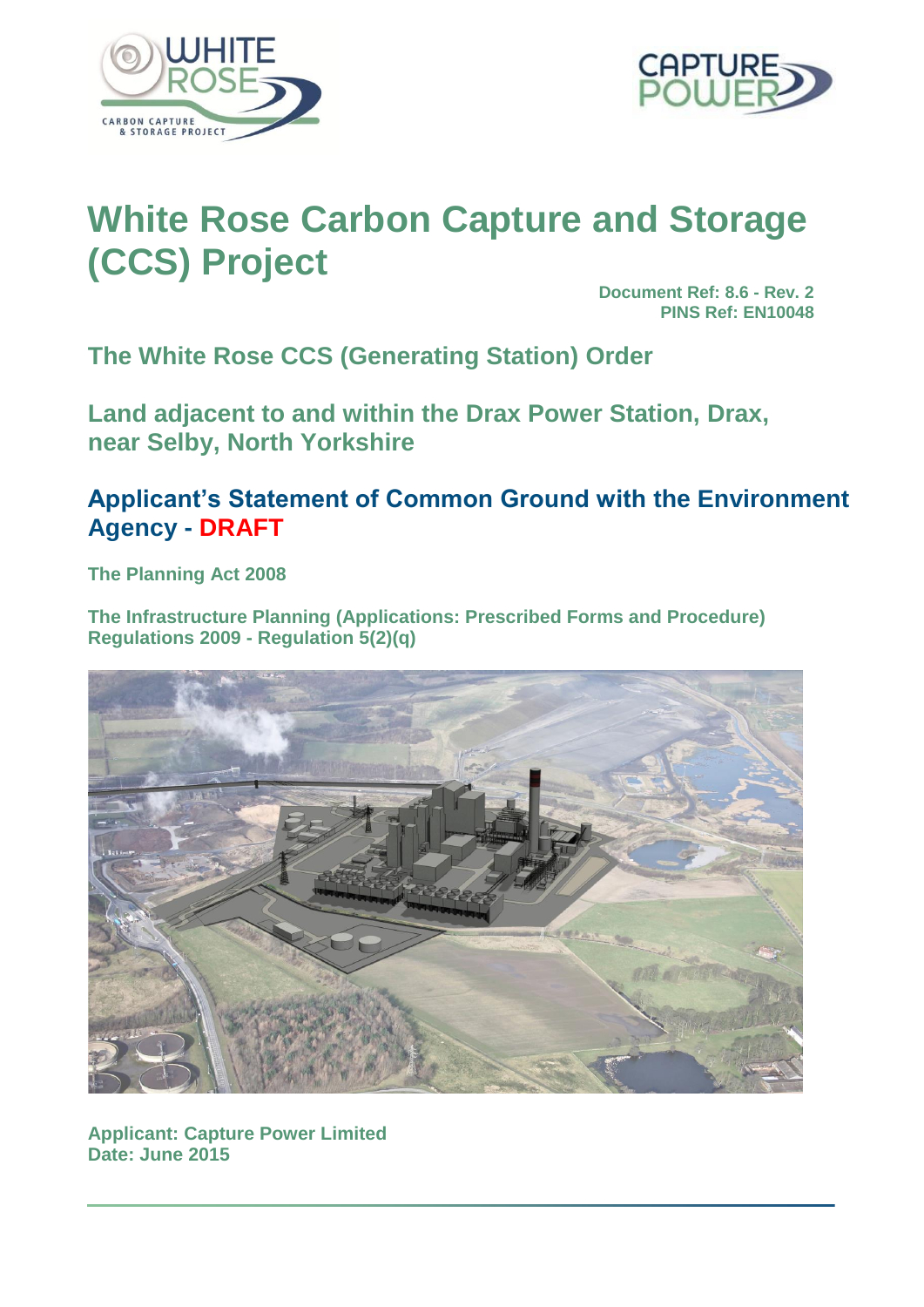



## **Document History**

| <b>Document Number</b> | 8.6                                      |             |          |  |
|------------------------|------------------------------------------|-------------|----------|--|
| <b>Revision</b>        | $\overline{2}$                           |             |          |  |
| <b>Author</b>          | Environmental Resources Management (ERM) |             |          |  |
| <b>Signed</b>          | Rod Ellison                              | <b>Date</b> | 19.06.15 |  |
| <b>Approved By</b>     | Kevin J Murphy (KJM)                     |             |          |  |
| <b>Signed</b>          | <b>KJM</b>                               | <b>Date</b> | 19.06.15 |  |
| <b>Document Owner</b>  | ERM                                      |             |          |  |

| <b>Revision History</b> |             |                             |                      |  |  |  |
|-------------------------|-------------|-----------------------------|----------------------|--|--|--|
| <b>Revision No.</b>     | <b>Date</b> | <b>Reason for Revision</b>  | <b>Authorised By</b> |  |  |  |
|                         | 20.05.15    | First draft for discussion. | KJM                  |  |  |  |
|                         | 19.06.15    | Deadline 3 update.          | KJM                  |  |  |  |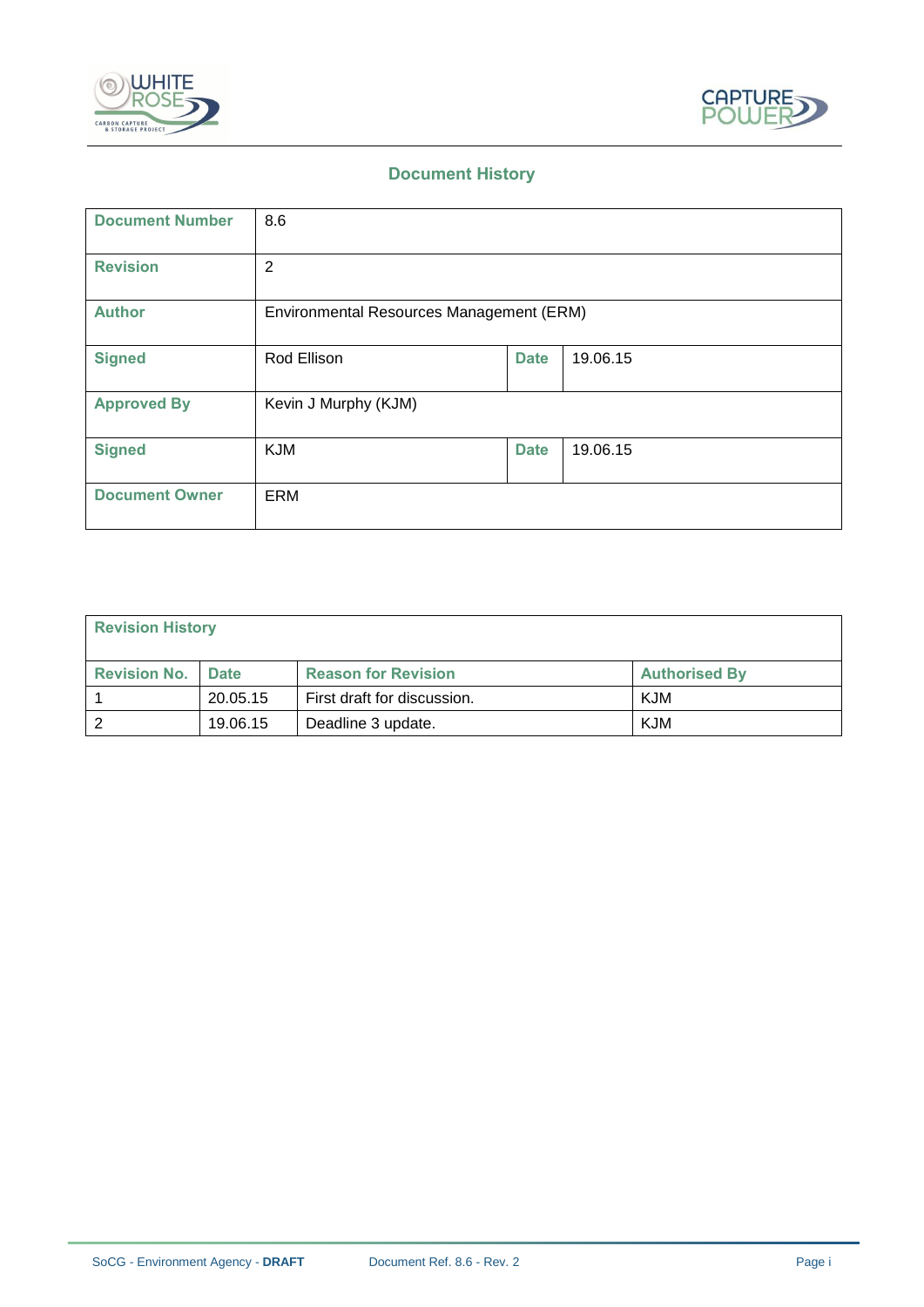



| <b>Glossary</b> |                                                    |
|-----------------|----------------------------------------------------|
| <b>BAT</b>      | <b>Best Available Technique</b>                    |
| <b>CCS</b>      | Carbon Capture and Storage                         |
| <b>CHP</b>      | <b>Combined Heat and Power</b>                     |
| CO <sub>2</sub> | <b>Carbon Dioxide</b>                              |
| <b>CL</b>       | Critical load or level                             |
| <b>CPL</b>      | <b>Capture Power Limited</b>                       |
| <b>DCO</b>      | Development Consent Order                          |
| <b>DWSZ</b>     | Drinking Water Safeguarded Zone                    |
| EA              | <b>Environment Agency</b>                          |
| EP              | <b>Environmental Permit</b>                        |
| ES              | <b>Environmental Statement</b>                     |
| <b>HRA</b>      | <b>Habitats Regulations Assessment</b>             |
| <b>NERC</b>     | Natural Environment and Rural Communities Act 2006 |
| <b>NFU</b>      | <b>National Farmers Union</b>                      |
| <b>NPS</b>      | <b>National Policy Statement</b>                   |
| <b>PEC</b>      | <b>Predicted Environmental Concentration</b>       |
| <b>SAC</b>      | Special Area of Conservation                       |
| SO <sub>2</sub> | Sulphur Dioxide                                    |
| SoCG            | <b>Statement of Common Ground</b>                  |
| SoS             | Secretary of State                                 |
| <b>YWT</b>      | Yorkshire Wildlife Trust.                          |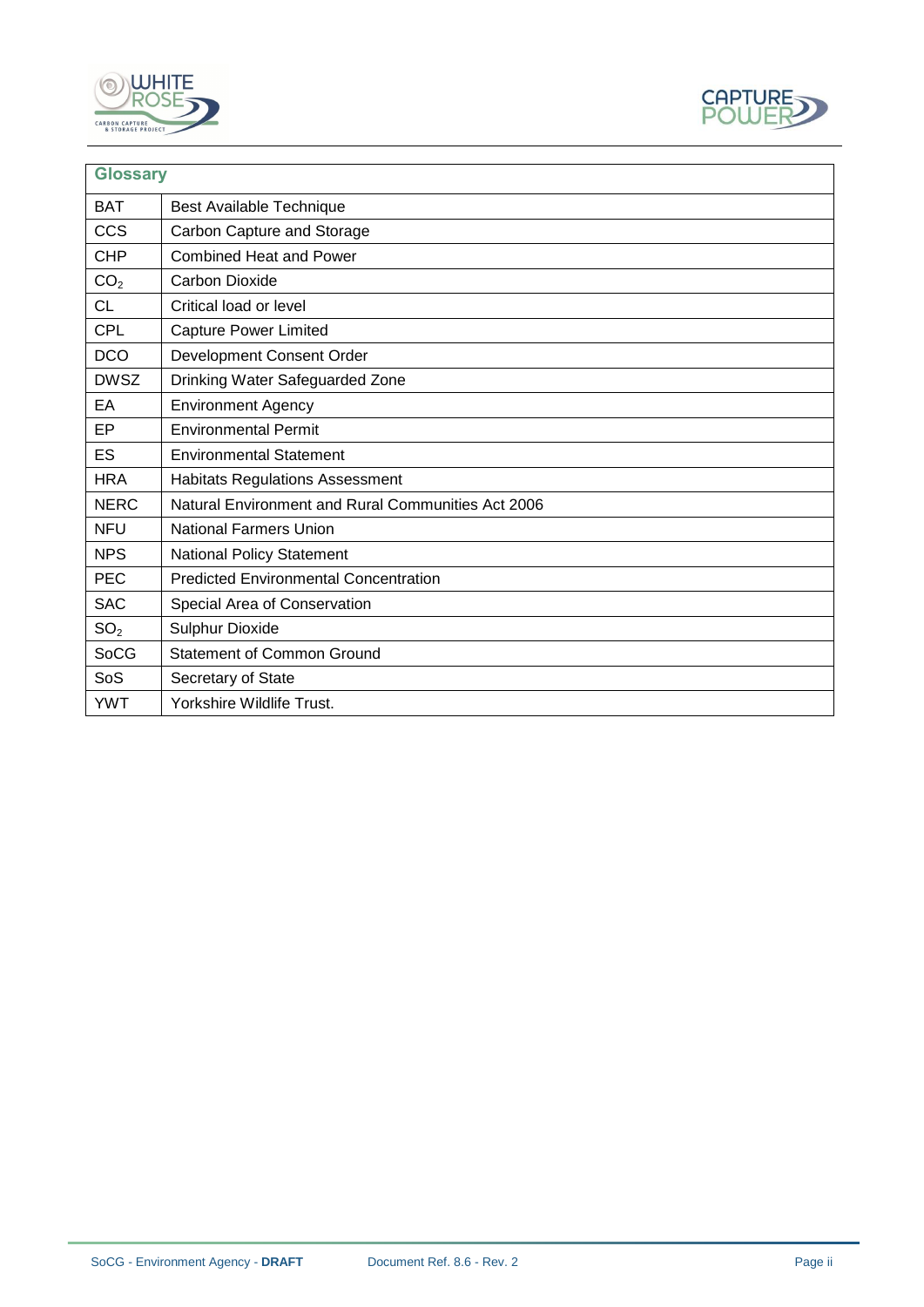



## **CONTENTS**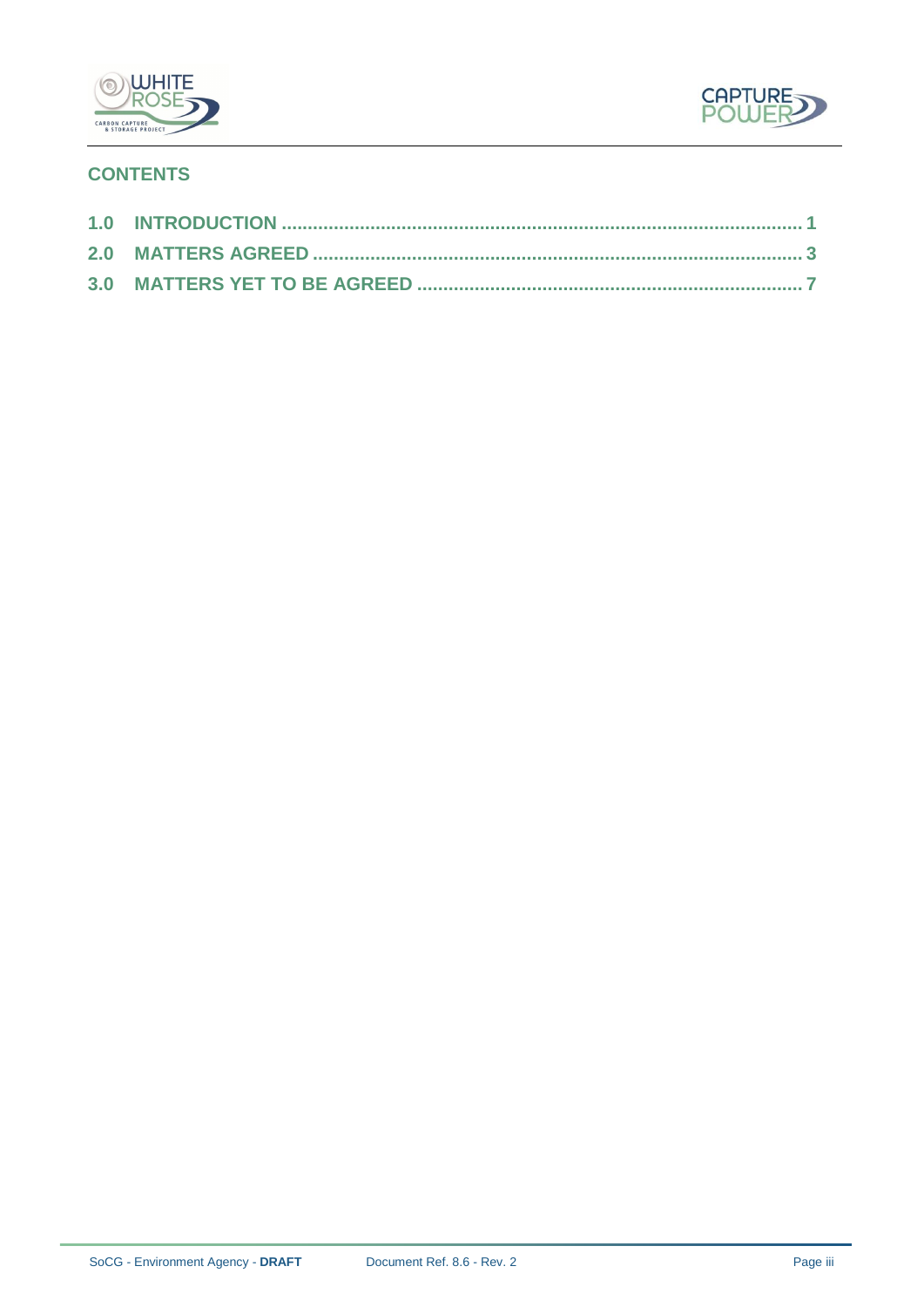



#### <span id="page-4-0"></span>**1.0 INTRODUCTION**

#### **OVERVIEW**

- 1.1 This is the Statement of Common Ground ('SoCG') between Capture Power Limited (the 'Applicant') and the Environment Agency ('EA') relating to the application (the 'Application') that has been made to the Secretary of State ('SoS') for a Development Consent Order ('DCO') under Section 37 of the Planning Act 2008 (the '2008 Act').
- 1.2 The Application seeks development consent for the construction, operation and maintenance of the White Rose Carbon Capture and Storage (CCS) project (the 'Project'). The Application was submitted in November 2014 and accepted for Examination on 17 December 2014.
- 1.3 The Project would be located on land within and adjacent to the operational boundary of the existing Drax Power Station site (the 'Power Station site'), near Selby, North Yorkshire.

#### THE BACKGROUND TO THE PROJECT

- 1.4 The Project comprises a new thermal generating station (an ultra-supercritical oxy-fuel coal-fired power plant of up to 448 MWe gross with the ability to co-fire biomass) that will be fitted with carbon capture and storage ('CCS') technology and associated development.
- 1.5 The CCS technology would capture up 90% of the carbon dioxide emissions from the new power plant. The carbon dioxide would be transported via the National Grid Carbon Limited's Yorkshire and Humber  $CO<sub>2</sub>$  Pipeline (a separate project) for permanent storage beneath the North Sea.
- 1.6 The Project forms part of the UK Government's CCS Commercialisation Programme and would assist in demonstrating new coal-fired power plant fitted with CCS at a commercial scale. The Project would make an important contribution toward the delivery of national energy policy, which is aimed at ensuring the security of energy supplies while moving toward a low carbon electricity generation mix.

#### THE APPLICANT

- 1.7 The Applicant, CPL, is an English private limited company that was incorporated in December 2011 as a fully owned subsidiary of Drax CCS Limited (a company fully owned by Drax Group plc) to promote the Project.
- 1.8 In December 2013 ALSTOM UK Holdings Limited (an Alstom Group company) and The BOC Group Limited (a Linde Group company) each acquired a one-third interest in CPL. The Applicant (CPL) is therefore currently a joint venture company equally owned by Drax CCS Limited, ALSTOM UK Holdings Limited and The BOC Group Limited.

#### THE ENVIRONMENT AGENCY

- 1.9 The EA is a non-departmental public body, the stated purpose of which is *"to protect or enhance the environment, taken as a whole"* so as to promote *"the objective of achieving sustainable development".*
- 1.10 The EA is a statutory consultee in respect of all applications seeking a DCO that are likely to affect land in England.

## THE PURPOSE AND STRUCTURE OF THE SOCG

- 1.11 The purpose of this SoCG is to set out the agreement that has been reached between the Applicant and the EA in respect of the following matters:
	- Environmental Permit.
	- Air Quality.
	- Flood Risk.
	- Surface Waters.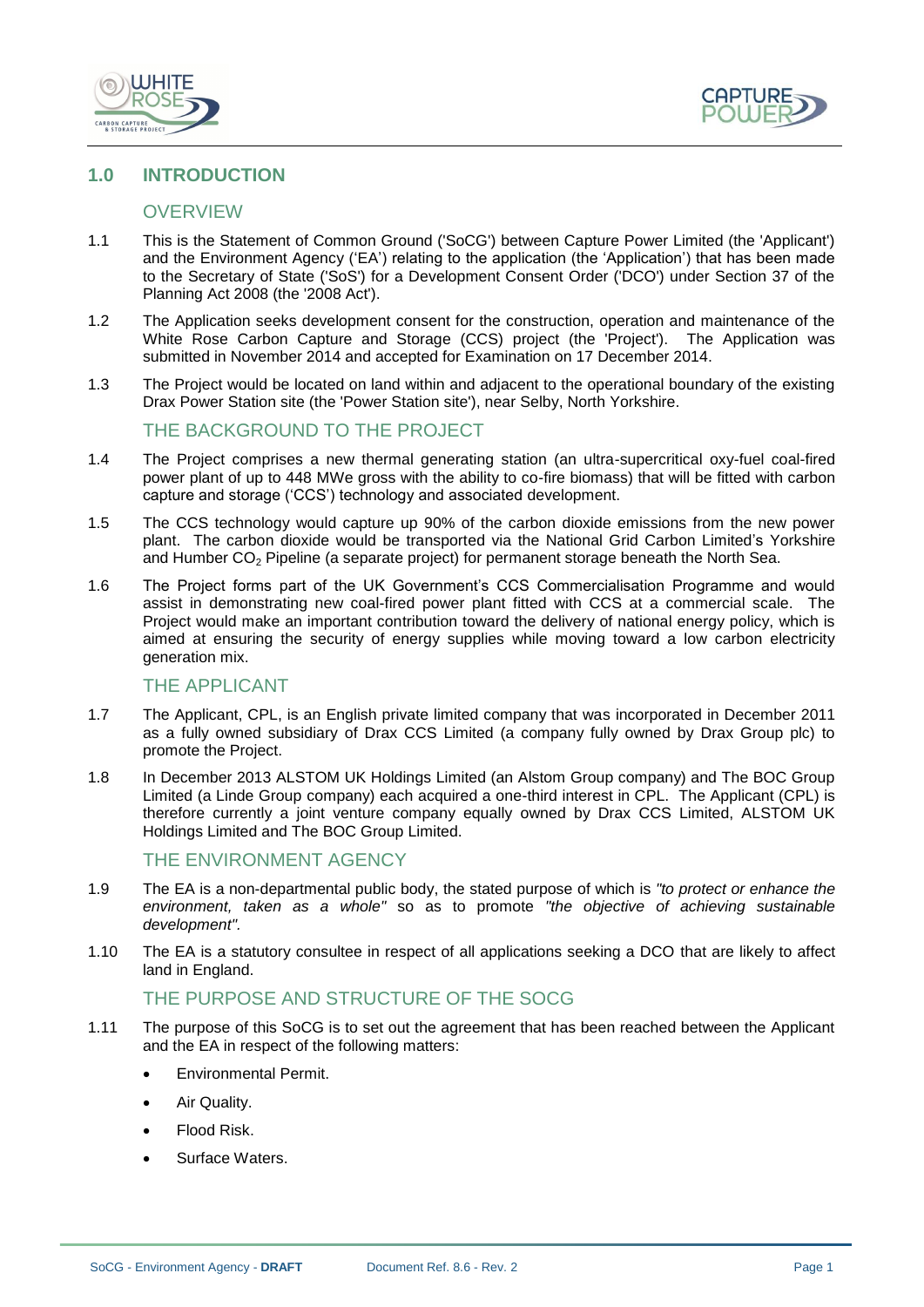



- Water Abstraction and Treatment.
- Groundwater and Land Contamination.
- Impact on Drinking Water Safeguarded Zones.
- Ecology.
- Waste and Environmental Management.
- Combined Heat and Power.
- Carbon Capture and Storage/Carbon Capture Readiness.
- 1.12 The SoCG also sets out any matters that are not yet agreed.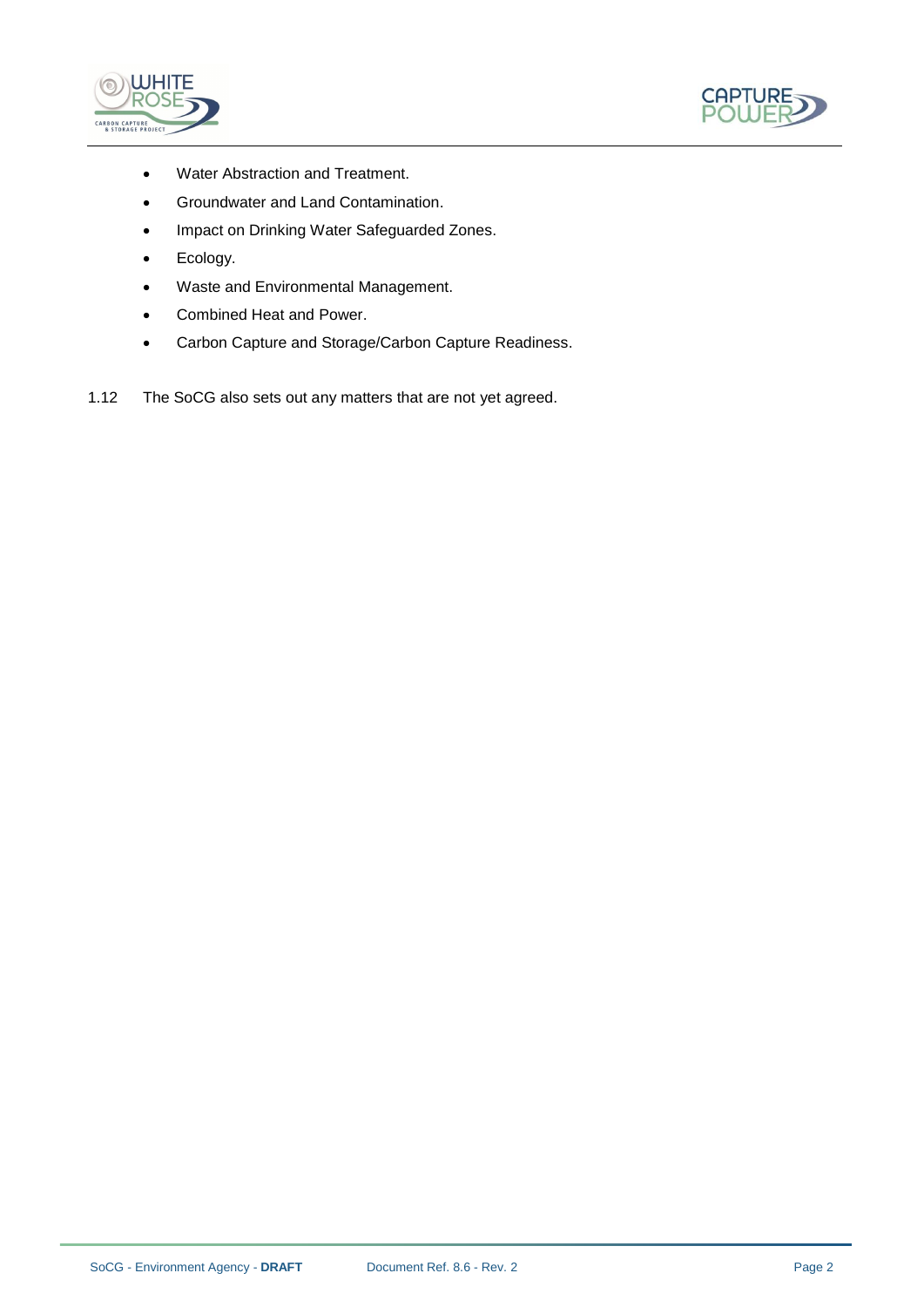



#### **2.0 MATTERS AGREED**

#### <span id="page-6-0"></span>ENVIRONMENTAL PERMIT

- 2.1 There are a number of other consents and licences, in addition to the DCO, that are required in respect of the construction and operation of the Project, including a variation to the Environmental Permit ('EP') for the existing Power Station site. Although the 2008 Act provides the ability to include the EP within the DCO, it is agreed that the Applicant's chosen approach to progress the EP variation application separately is acceptable.
- 2.2 The consents and licences that the Applicant has identified as being required (in addition to the DCO, are listed within the 'Other Consents and Licences' document (Document Ref. 5.3). This is a live document and details the discussions that have taken place to date with the relevant consenting bodies. It also sets out any actions that are required and confirms the status of the applications required.
- 2.3 It is agreed, in accordance with Section 5 of the Overarching National Policy Statement for Energy (EN-1), paragraph 4.10.6, that the Applicant has made early contact with the EA in respect of the EP variation. The contact was made to discuss the requirements of the EP variation application and to ensure that it took account of all relevant considerations.
- 2.4 The EP variation application was submitted to the EA on 8 April 2015. Receipt of the application was acknowledged by the EA on 10 April 2015. The Applicant awaits confirmation of 'Duly Made' status.

#### AIR QUALITY

- 2.5 There is the potential for air quality effects as a result of direct emissions to air from operation of the Project. Additionally, potential effects on air quality could result from increased traffic during construction, operation and decommissioning. Effects on air quality could lead to secondary impacts on both sensitive human and ecological receptors. There is also the potential for air quality effects as a result of project start-up and shut down and emissions during some foreseeable non-routine operations.
- 2.6 The Applicant has undertaken dispersion modelling to assess the effects from the operational Project (oxy-mode and air-mode) on sensitive human receptors. It was agreed that modelling be undertaken for two scenarios; the first being the coal-fired power plant functioning 100% in air-mode and the second functioning 100% in oxy-mode.
- 2.7 It is agreed, in terms of methodology, that the effects on human receptors must be assessed using the maximum ground level concentration predicted at any point on the grid predicted by atmospheric dispersion modelling as a 'worst case' approach. In addition, it is agreed that the results of the modelling must be based upon the worst case results for any of the five years of meteorological input data used.
- 2.8 Dispersion modelling was also undertaken to assess the effects from the operational Project (in both air-mode and oxy-mode) on sensitive ecological receptors. The EA will review the assumptions included in the modelling as part of its assessment of the EP variation application.
- 2.9 In terms of mitigation measures, it is agreed that the coal-fired power plant must operate using Best Available Techniques ('BAT').
- 2.10 The EA will consider the following as part of its assessment of the EP variation application:
	- the plant-specific mitigation measures incorporated into the data used to model emissions from the plant and predict effects on air quality;
	- the effects upon human health of the plant operating in air-mode and oxy-mode from a number of substances, including arsenic, chromium VI and sulphur dioxide ( $SO<sub>2</sub>$ ); and
	- the effects upon ecological receptors of the plant operating in air-mode and oxy-mode, including European sites and the critical loads from the plant's emission to the atmosphere (acid deposition and  $SO<sub>2</sub>$  concentration).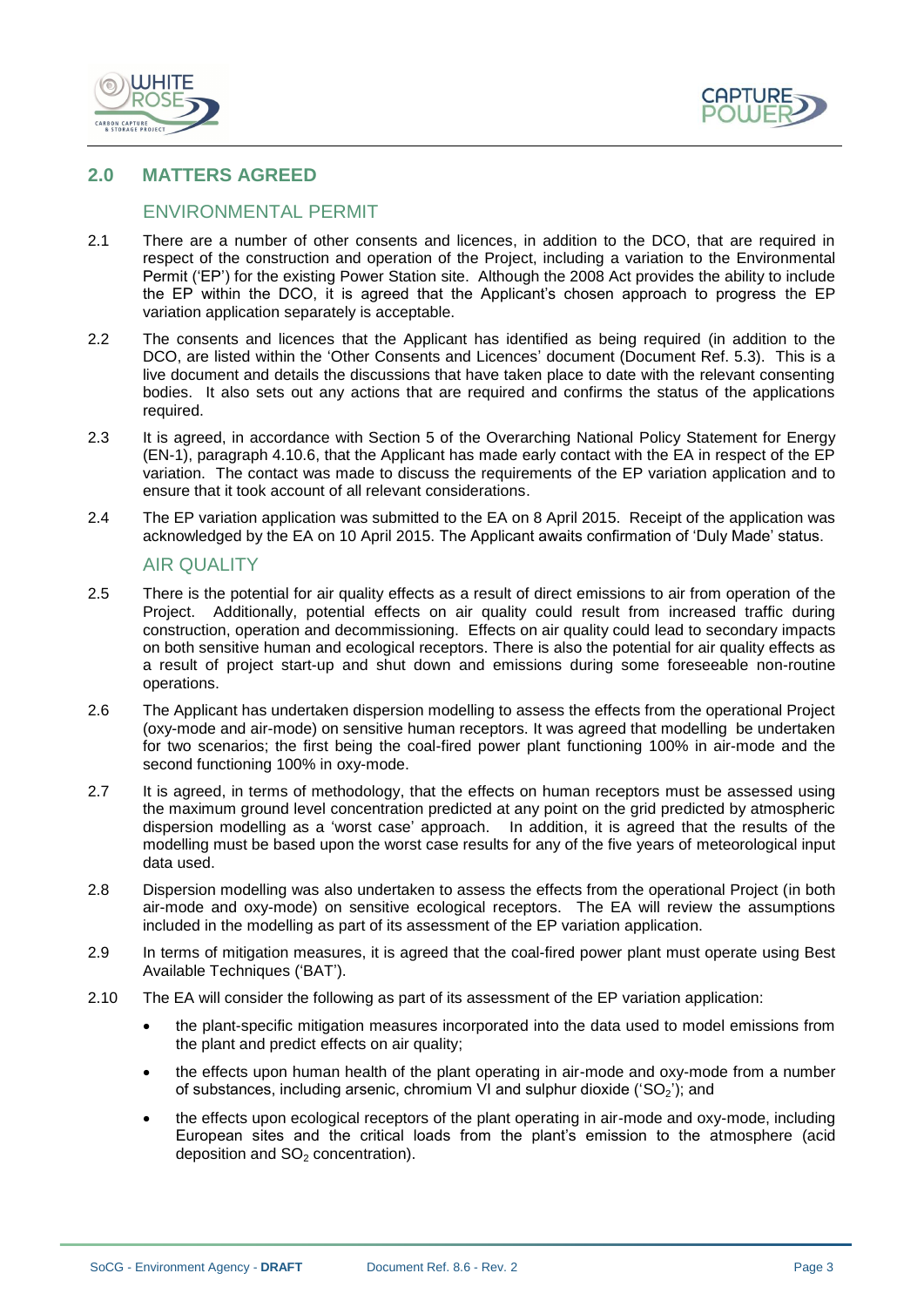



2.11 It is agreed that the EA will review the data relating to European sites during the EP process in its role as 'competent authority' under the Habitats Regulations for the EP variation. Air dispersion modelling files have been sent to the EA as part of the permitting process.

#### FLOOD RISK

- 2.12 It is agreed that the Project would operate on a platform constructed to bring it to a level that is above the flood risk level for the operational area and that it would be served with suitable emergency access and egress. The height of this platform was calculated by a breach analysis (of the River Ouse) and a detailed flood risk assessment ('FRA'); both of which have been agreed with the EA.
- 2.13 It is acknowledged that the development platform would reduce the storage capacity of the flood plain and the Project would change (increase) the rate and volumes of surface water run-off from the pre-Project levels. It is agreed that together these factors could increase the risk of flooding elsewhere. However, notwithstanding the potential adverse effects, it is agreed that through the site raising, flood risk would be appropriately managed and that flood risk effects to receptors as a result of the Project and associated loss of floodplain storage are not considered significant and that the Project would not significantly increase the risk or severity of flooding on neighbouring land. No other risks from other flood sources have been identified in the study area. It is also agreed that even if flood defences were to fail, the Project would be adequately protected.

#### SURFACE WATERS

- 2.14 Operational stage pollution risk to surface waters will be assessed as part of the EP variation application as will process effluent discharges.
- 2.15 It is agreed that the following requirements contained at Schedule 2 of the draft DCO (Document Ref. 2.1) are sufficient to secure the proposed mitigation, subject to the agreement of the revised wording (drafted in response to the EA's Relevant Representation) set out in Revision 3 of the draft DCO submitted for Deadline 2:
	- No.12 'Surface and foul water drainage',
	- No.13 'Flood risk mitigation',
	- No.14 'Contaminated land and groundwater',
	- No.18 'Construction environmental management plan'.

#### WATER ABSTRACTION, TREATMENT AND EFFLUENT DISCHARGE

2.16 It is agreed that new water treatment facilities will be provided as part of the Project, which would be linked to existing facilities within the existing Drax Power Station site. Water treatment and discharge will be assessed as part of the EP variation application.

The Applicant considers that the Project will operate within the abstraction and discharge limits and parameters set by the existing EP for the Power Station site. The EA will assess this as part of its consideration of the EP variation application.

#### GROUNDWATER AND LAND CONTAMINATION

2.17 The EA agrees with the conceptualisation of the geology and hydrogeology of the site contained within ES Volume 2, Chapter D Geology Technical Report (Document Reference 6.3.5). It is also agreed that the ES adequately identifies all potential sources of contamination existing on the Project site, as well as the environmental receptors and potential pathways subject to the mitigation outlined within the ES. It is agreed that the Project would not result in significant effects on groundwater or in terms of land contamination.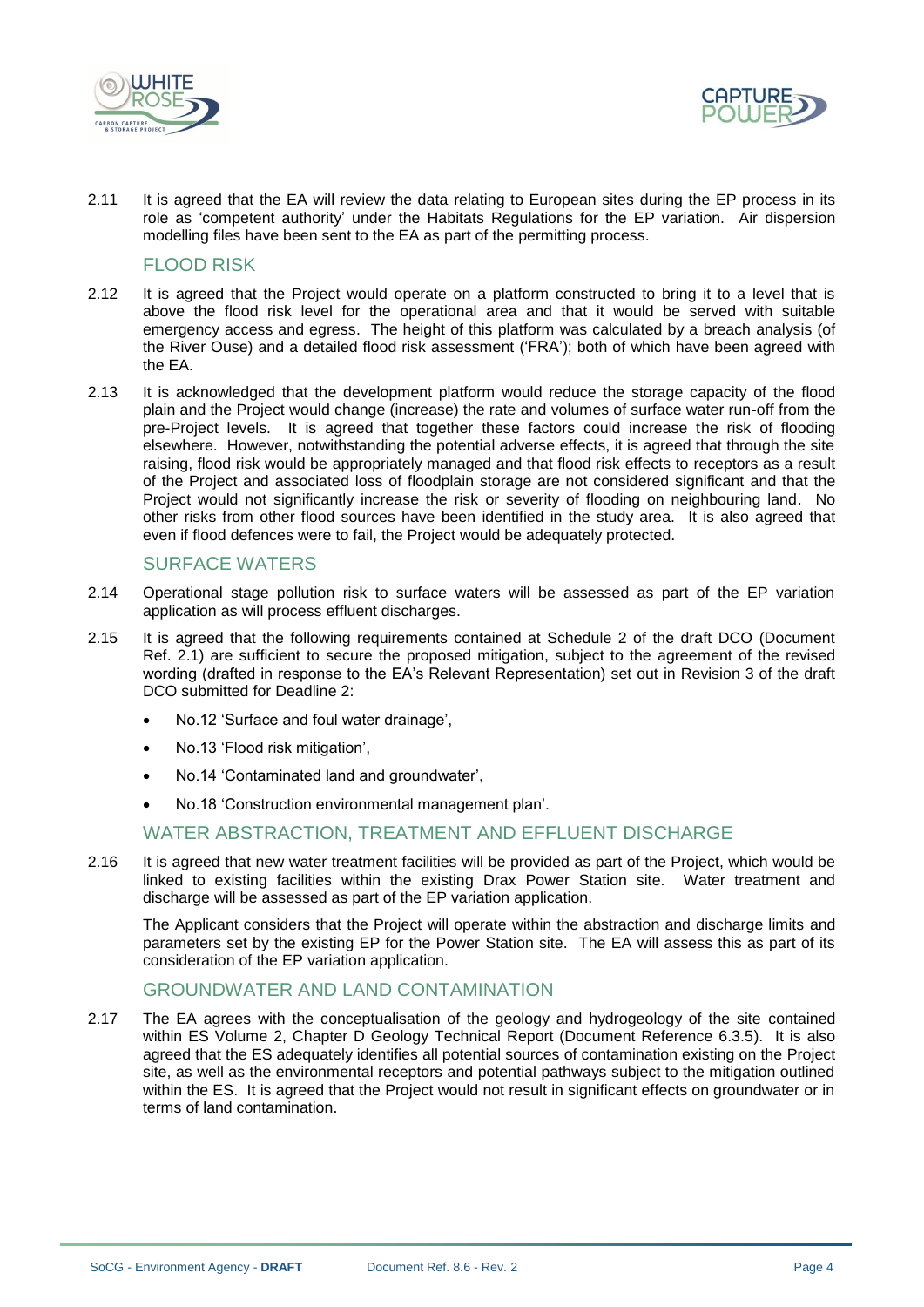



## IMPACT ON DRINKNG WATER SAFEGUARDED ZONES

- 2.18 In response to the National Farmers Union's Relevant Representation, the Applicant has undertaken an investigation of the potential for significant effects on Drinking Water Safeguarded Zones ('DWSZ') as a result of emissions from the operation of the Project.
- 2.19 The Applicant's modelling results for the Project indicate that nitrogen deposition would increase most to the east of the Project site. When considering the design life of the Project (circa 30 years), even in the worst-case scenario model (where the carbon capture system or Air Separation Unit are not available and the plant is functioning in 'air-mode'), the nitrogen deposition in this area would only result in 10.8 kg of nitrogen per hectare. As a comparison, this quantum of deposition equates to only two conventional sacks of grassland NPK fertiliser (each sack contains approximately 5 kg of nitrogen) spread over a hectare, over the course of 30 years.
- 2.20 In terms of the DWSZ the Applicant considers the following:
	- Surface Water Safeguarded Zone *-* The Surface Water Safeguard Zone to the north and northeast of the Project site is designated by the EA to reduce pesticide use (metaldehyde). Nitrogen deposition resulting from the Project would not therefore affect the status of this zone nor be of any relevance to it.
	- Ground Water Safeguarded Zones *-* In geological terms, the Ground Water Safeguard Zone (GWSZ) to the south of the Project site lies beneath a substantial thickness of clay (around 8-10 metres). As such, there is no pathway for nitrogen deposition on the surface to connect with the relevant groundwater body (notwithstanding the fact that nitrogen deposition would in any event be insignificant). The GWSZ further to the south-west has a more limited thickness of clay (around 1-3 metres) or non-existent clay layer, overlying the sandstone unit. However, this area would experience the lowest level of nitrogen deposition.
- 2.21 The Applicant considers that the additional investigations undertaken demonstrate that there is negligible risk of the Project resulting in significant effects on the DWSZ in question.
- 2.22 The EA will undertake its own assessment of effects on DWSZ as part of the EP process.

ECOLOGY

- 2.23 It is agreed that the Project will provide for on-site habitat mitigation, including some mitigation of the reduction in wetland habitat through the provision of a flood attenuation pond (subject to its appropriate design and management), but that this would not fully off-set the loss of habitat at the Project site. The principle of providing further habitat mitigation off-site is agreed.
- 2.24 It is agreed that requirement 16 'Biodiversity mitigation and management plan' will provide an appropriate mechanism to secure the on-site habitat mitigation and the on-going management of that habitat.
- 2.25 The Applicant, the EA and the Yorkshire Wildlife Trust (YWT) are working together to identify an agreed option for off-site mitigation. It is anticipated that the agreed off-site mitigation will be secured by a section 106 agreement.

#### WASTE AND ENVIRONMENTAL MANAGMENT

- 2.26 Details relating to waste and environmental management are set out within ES Volume 1, Chapter 5 Project Description, Section 5.9 Waste Management and Section 5.10 General Environmental Management (Document Ref. 6.2), ES Volume 3, Section J Construction Environmental Management Plan (Document Ref. 6.4.1) and Section R Framework Site Waste Management Plan (Document Ref. 6.4.11). It is agreed that the project information, assessment of effects and mitigation outlined is sufficient subject to the points relating to the drafting of the DCO.
- 2.27 The Applicant accepts the EA's request (within its Relevant Representation) that *"in consultation with the Environment Agency"* is added to the end of the first part of proposed requirement 25. This has been reflected in the version of the draft DCO (Revision 3) submitted for Deadline 2.
- 2.28 The Applicant also accepts the EA's request (again within its Relevant Representation) that the Soil Management Plan and Sediment Control Plan mentioned in Section 6.2.2 of ES Volume 1 Chapter 6,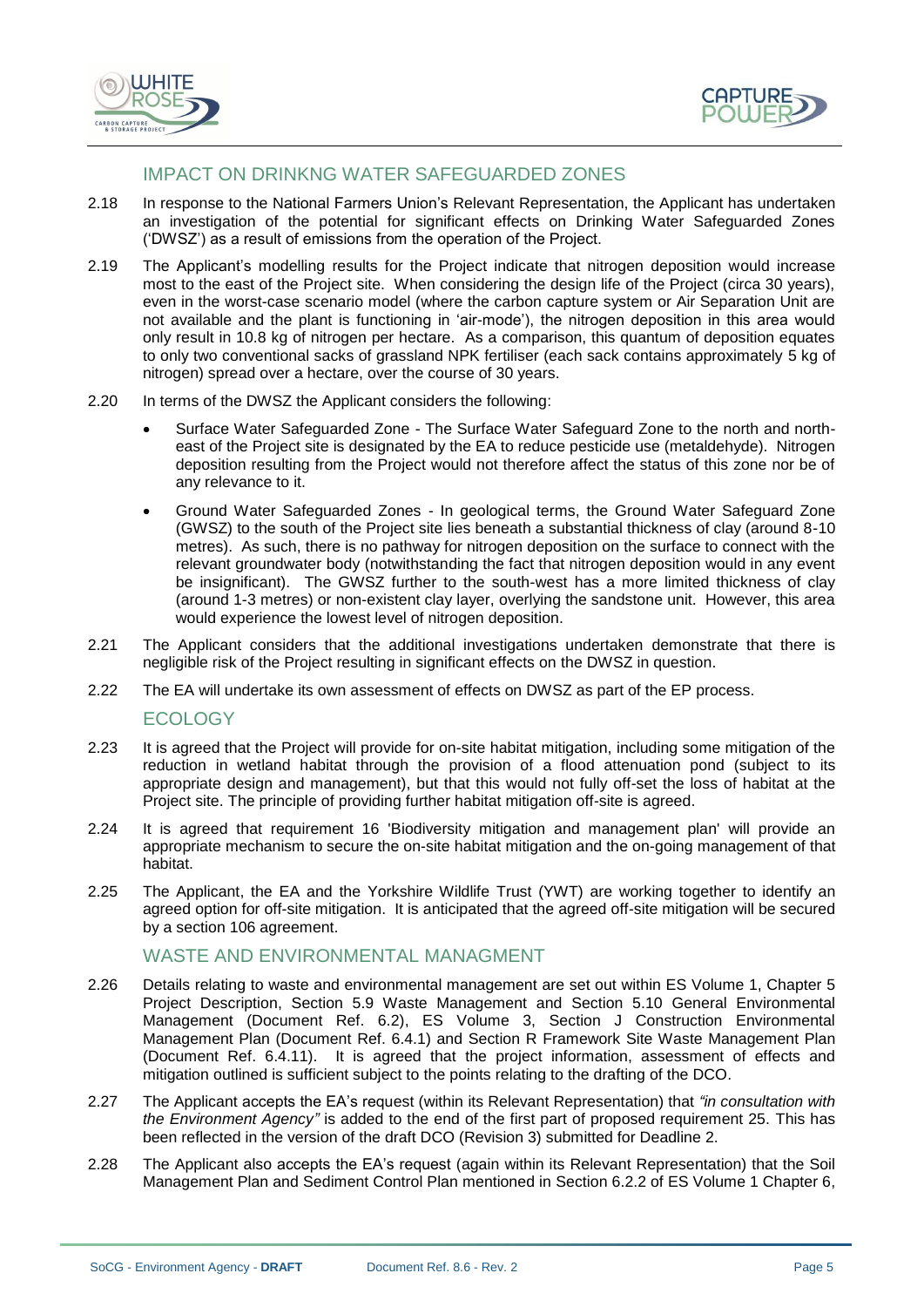



Summary of Construction Stage Effects (Document Ref.) are secured through an amendment to requirement 18 'Construction environmental management plan. Again, this has been reflected in the draft DCO (Revision 3).

## COMBINED HEAT AND POWER

- 2.29 It is agreed that the Applicant has assessed the feasibility of combined heat and power ('CHP') through its CHP Assessment (Document Ref: 5.6). In addition, it is agreed that the draft DCO (Revision 3) includes a requirement (requirement 25 'Combined heat and power').
- 2.30 Periodic reviews of potential CHP opportunities will be required under the EA's CHP guidance (CHP Ready Guidance for Combustion and Energy from Waste Power Plants V1.0, February 2013) throughout the lifetime of the Project under the provisions of the EP Regulations. A CHP Assessment has been submitted as part of the EP variation application and will be assessed by the EA during its consideration of the application.

#### CARBON CAPTURE AND STORAGE/CARBON CAPTURE READINESS

- 2.31 It is agreed that the Carbon Capture and Storage ('CCS') and Carbon Capture and Readiness (CCR) Statement (Document Ref. 5.7), in conjunction with the Design and Access Statement (Document Ref. 5.5), Chapter IV 'Technical Description of CCS Plant' of the EP variation application (April 2015) and the Pipeline plans in Section 2.1 of the Yorkshire and Humber (CCS Cross Country Pipeline) DCO Application (PINS Ref. EN070001) (June 2014) demonstrate that that there are no foreseeable barriers to CCS/CCR in relation to space allocation and technology feasibility.
- 2.32 It is agreed that there would be no need for any retrofitting of carbon capture technology as the Project would have the ability to capture carbon from the commencement of operations.